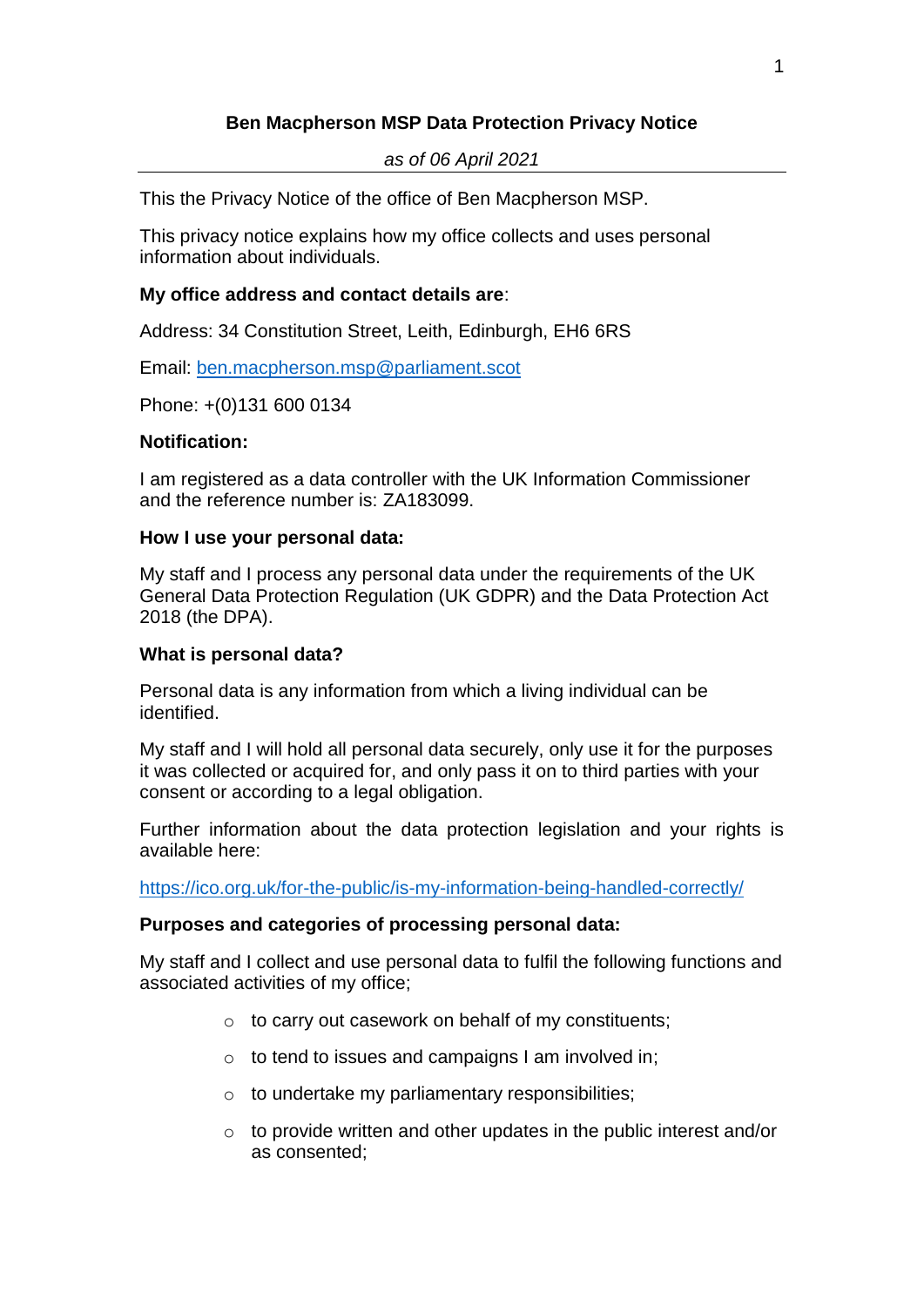- $\circ$  to employ staff;
- o to maintain supplier relationships; and
- o to process expenses, accounts and associated records.

If you contact me with an inquiry or a complaint, I will normally need to store your contact details to deal with your inquiry or complaint. This is considered to be "normal category data" under the UK GDPR.

Other personal data you may provide to me may include details about your personal and family life, social circumstances and business activities, your employment and education details, financial information or information about your housing situation etc. Depending on what views, issues or experiences you wish to discuss with me, you may be sharing "special category" data with me. For example, this could include details about race or ethnic origin, political or religious views, sex life or sexual orientation, trade union membership, physical or mental health, genetic or biometric data or any criminal offences.

If you are a supplier, my staff and I will normally need to store your name, contact and payment details for the purposes of the contract between us.

### **The legal basis for processing personal data:**

Data protection law states that my staff and I must have a legal basis for handling your personal data. The permitted legal bases can be found in the UK GDPR and the DPA.

### **Casework:**

Where it is necessary for me to process data for the purpose of taking reasonable action on behalf of a constituent, my staff and I do not require the constituent's consent for that processing. The legal basis for the processing is that it is necessary for a task carried out in the public interest or, as regards special category data, the substantial public interest. In particular:

- In relation to 'normal' category data, the legal basis is that the processing is necessary for an activity supporting or promoting democratic engagement (article 6(1)(e) UK GDPR and section 8(e) DPA). Democratic engagement covers a wide range of political activities inside and outside election periods, including but not limited to: democratic representation, communicating with electors and interested parties, surveying and opinion gathering, campaigning activities, activities to increase voter turnout, supporting the work of elected representatives, prospective candidates and official candidates and fundraising to support any of these activities;
- In relation to 'special category data', the legal basis is that the processing is necessary for reasons of substantial public interest, which includes any processing carried out by an MSP, or a person acting with their authority, for the purpose of reasonable actions taken by the MSP in response to a request by an individual to take action on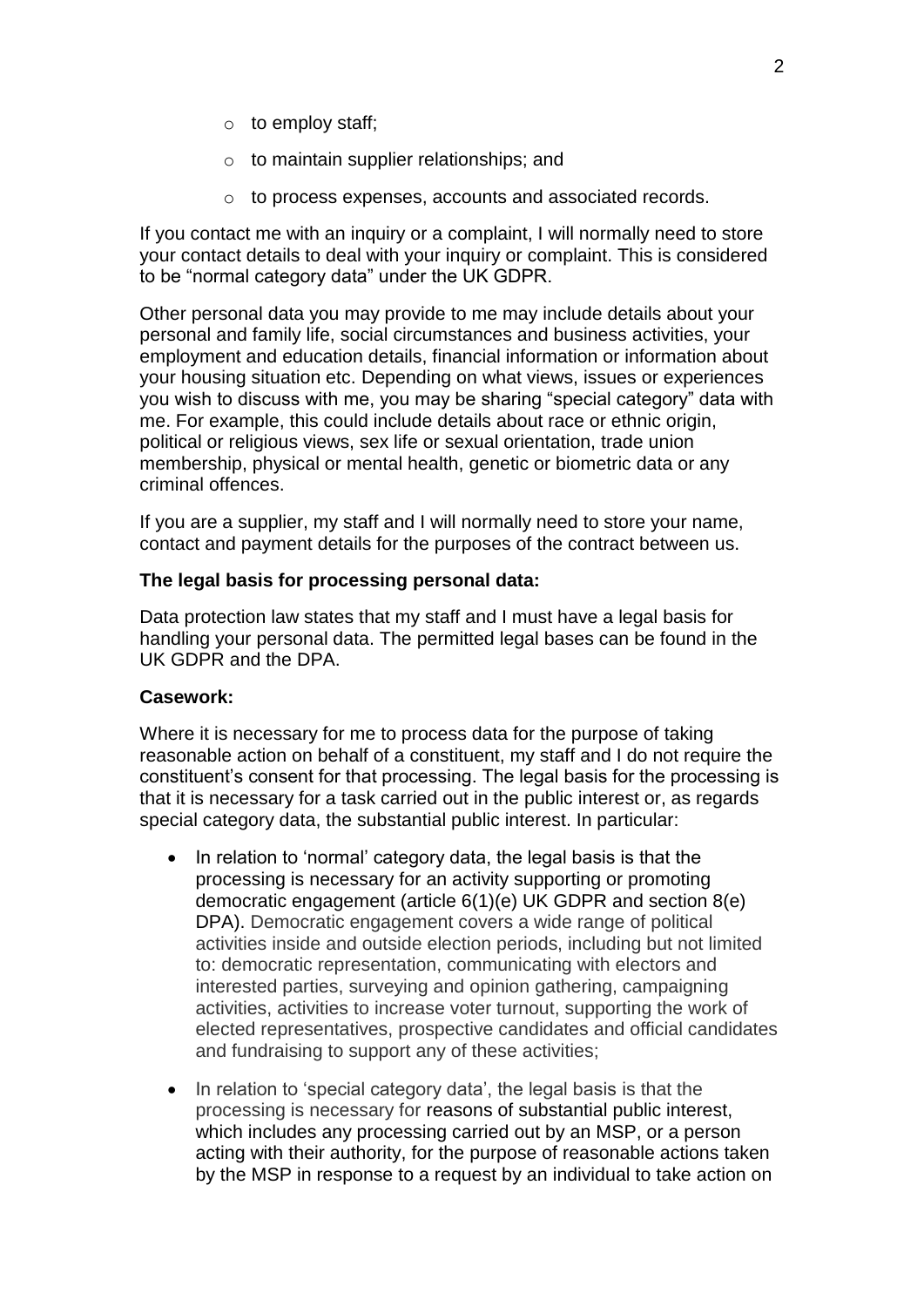their behalf (Article 9(2)(g) UK GDPR and paragraph 23 of Schedule 1 of the DPA).

# **Other processing activities:**

For other activities and functions which involve the processing of personal data, the legal basis for processing may, depending on the circumstances, be:

- Processing necessary for a task carried out in the public interest (which includes processing necessary for an activity supporting or promoting democratic engagement (article 6(1)(e) UK GDPR and section 8(e) DPA). Democratic engagement covers a wide range of political activities inside and outside election periods, including but not limited to: democratic representation, communicating with electors and interested parties, surveying and opinion gathering, campaigning activities, activities to increase voter turnout, supporting the work of elected representatives, prospective candidates and official candidates and fundraising to support any of these activities
- Processing necessary for the pursuit of legitimate interests
- Consent of the data subject (the person who the personal data relates to.)
- Processing necessary to comply with legal obligations
- Processing necessary to protect vital interests of individuals
- Processing necessary for the performance of a contract

As for any sensitive (or 'special category') data, the legal basis relied upon may, depending on the circumstances, be:

- Processing necessary to comply with legal obligations
- Explicit consent
- Processing necessary to protect vital interests of individuals
- The data has been manifestly made public by the data subject
- Processing necessary for the establishment, exercise or defence of legal claims

# **Categories of processing activities and corresponding legal basis:**

Processing of personal data means anything from collecting, storing, using to sharing and deleting (see link above for more information).

| <b>Processing</b><br>activity | The legal basis     | How long I<br>retain the data | How the data<br>may be shared |
|-------------------------------|---------------------|-------------------------------|-------------------------------|
| Receiving,                    | The processing      | Any personal                  | Securely and                  |
| storing and                   | is necessary for    | data you provide              | sensitively with              |
| responding to                 | the performance     | will be held                  | third parties                 |
| general                       | of a task carried   | securely and will             | including, but not            |
| enquiries by                  | out in the public   | be used only for              | limited to,                   |
| letter, telephone,            | interest or for the | the purpose(s)                | officials and                 |
|                               | purpose of a        | you have                      | elected                       |

My staff and I process personal data in the following ways: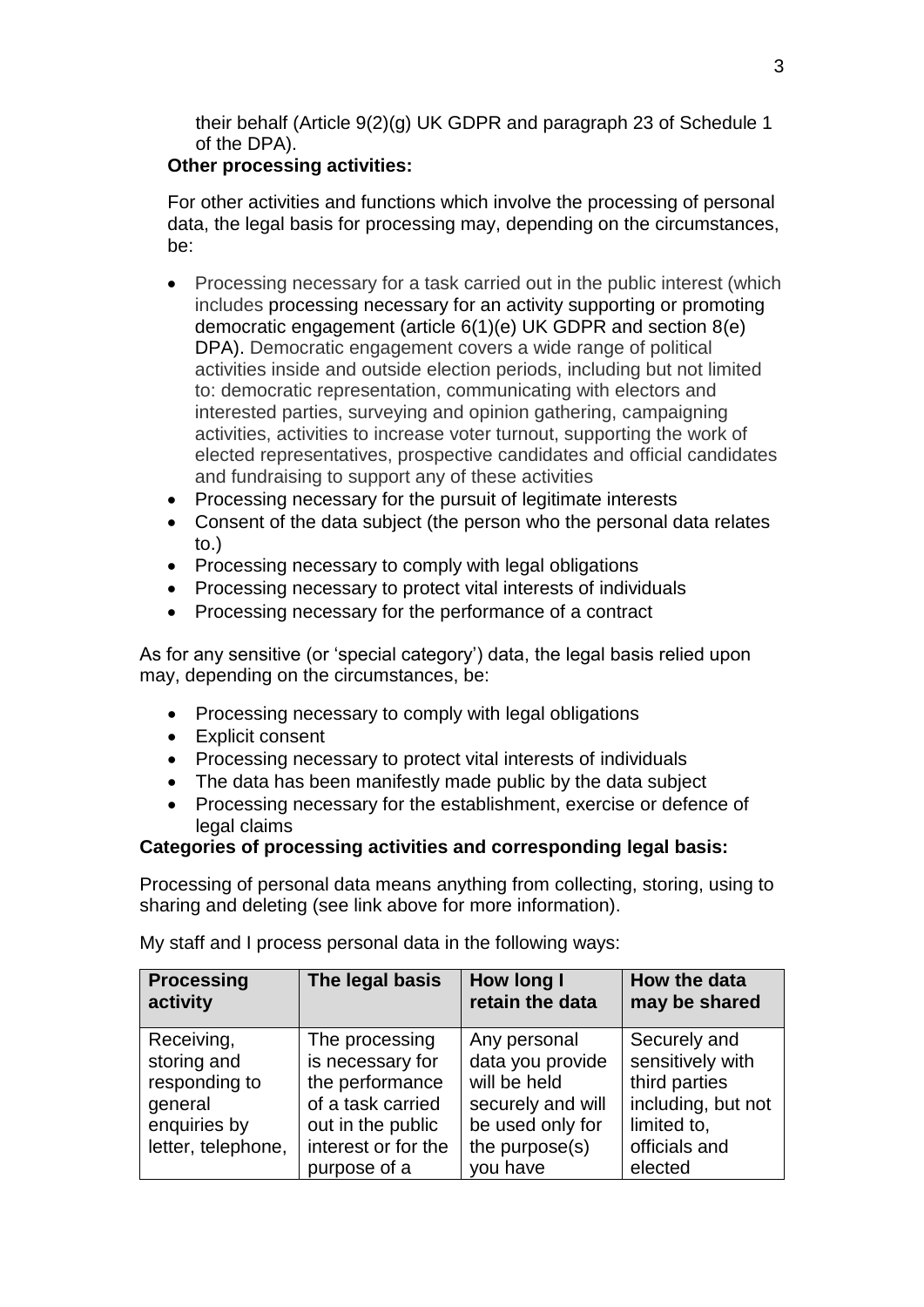| email or in<br>person.                                                                                      | legitimate<br>interest (Art<br>$6(1)(e)$ UK<br>GDPR). The task<br>is the<br>engagement of<br>constituents with<br>their elected<br>parliamentary<br>representative.<br>The accessibility<br>of elected<br>representatives<br>is in the public<br>interest.                                                                                      | specified -<br>personal data<br>provided will be<br>held securely<br>generally for<br>approximately 1<br>year and for a<br>maximum of 5<br>years, depending<br>on the nature<br>and<br>circumstances of<br>the enquiry.                                                                                                                                 | representatives<br>of local and<br>national<br>authorities and<br>bodies, but only<br>for the<br>purpose(s) you<br>have specified.<br>For clarity, your<br>personal data will<br>not be passed to<br>anybody beyond<br>the purpose(s)<br>you have<br>specified without<br>your consent<br>unless certain<br>limited<br>circumstances<br>apply which<br>legally allow this<br>to take place.                                                                   |
|-------------------------------------------------------------------------------------------------------------|-------------------------------------------------------------------------------------------------------------------------------------------------------------------------------------------------------------------------------------------------------------------------------------------------------------------------------------------------|---------------------------------------------------------------------------------------------------------------------------------------------------------------------------------------------------------------------------------------------------------------------------------------------------------------------------------------------------------|---------------------------------------------------------------------------------------------------------------------------------------------------------------------------------------------------------------------------------------------------------------------------------------------------------------------------------------------------------------------------------------------------------------------------------------------------------------|
| Receiving,<br>storing and<br>responding to<br>complaints by<br>letter, telephone,<br>email or in<br>person. | The processing<br>is necessary for<br>the performance<br>of a task carried<br>out in the public<br>interest (Art<br>$6(1)(e)$ UK<br>GDPR). The task<br>is the<br>engagement of<br>constituents with<br>their elected<br>parliamentary<br>representative.<br>The accessibility<br>of elected<br>representatives<br>is in the public<br>interest. | Any personal<br>data you provide<br>will be held<br>securely and will<br>be used only for<br>the purpose $(s)$<br>you have<br>specified -<br>personal data<br>provided will be<br>held securely<br>generally for<br>approximately 1<br>year and for a<br>maximum of 5<br>years, depending<br>on the nature<br>and<br>circumstances of<br>the complaint. | Securely and<br>sensitively with<br>third parties<br>including, but not<br>limited to,<br>officials and<br>elected<br>representatives<br>of local and<br>national<br>authorities and<br>bodies, but only<br>for the<br>purpose(s) you<br>have specified.<br>For clarity, your<br>personal data will<br>not be passed to<br>anybody beyond<br>the purpose $(s)$<br>you have<br>specified without<br>your consent<br>unless certain<br>limited<br>circumstances |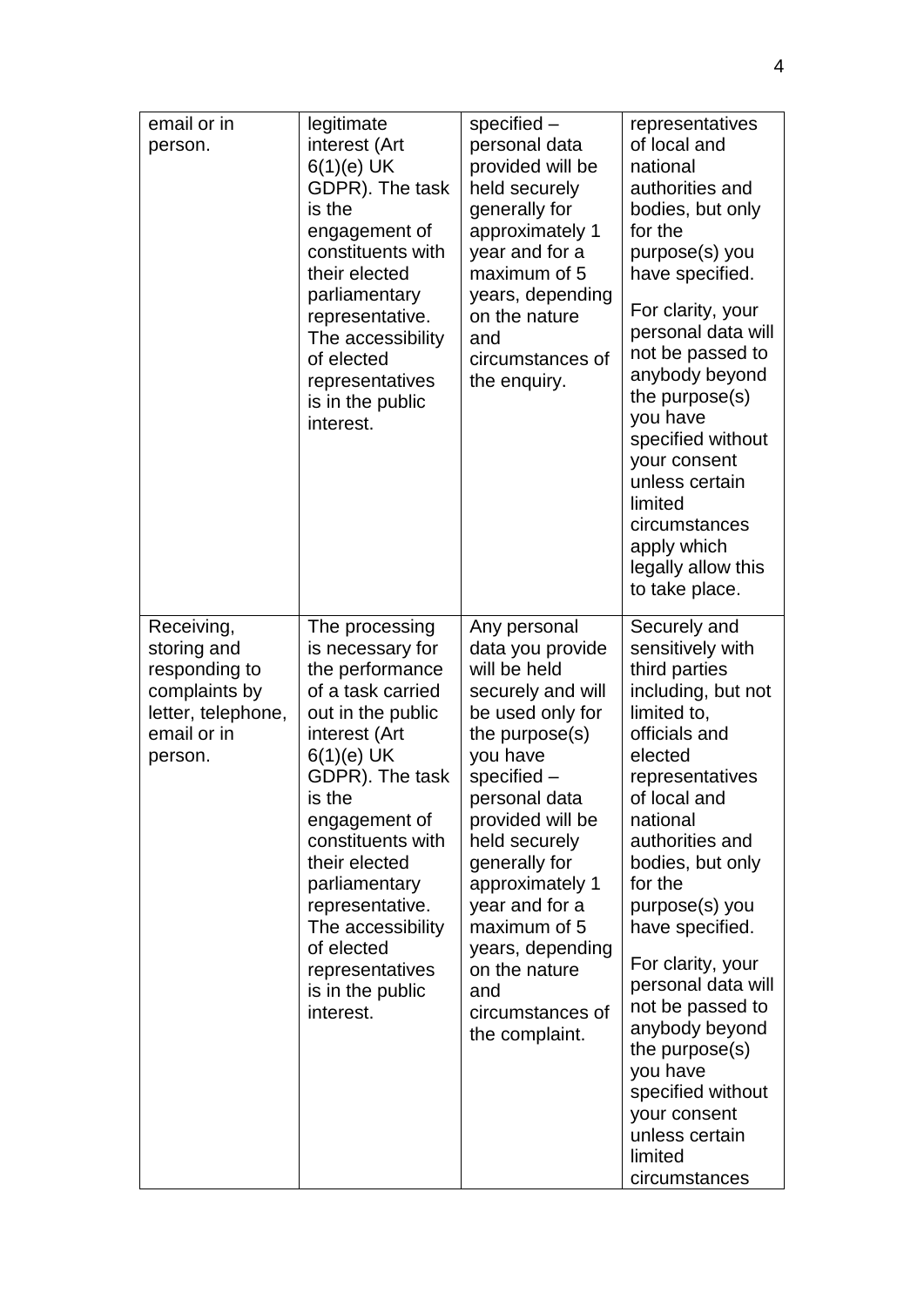|                                                                                                                             |                                                                                                                                                                                                                                                                                                                                                                                                                                                                                                                                                                                                                                                                                                                                                                                  |                                                                                                                                                                                                                                            | apply which<br>legally allow this<br>to take place.                                                                                                                                                                                                                                                                                                                                                                                                                                                                  |
|-----------------------------------------------------------------------------------------------------------------------------|----------------------------------------------------------------------------------------------------------------------------------------------------------------------------------------------------------------------------------------------------------------------------------------------------------------------------------------------------------------------------------------------------------------------------------------------------------------------------------------------------------------------------------------------------------------------------------------------------------------------------------------------------------------------------------------------------------------------------------------------------------------------------------|--------------------------------------------------------------------------------------------------------------------------------------------------------------------------------------------------------------------------------------------|----------------------------------------------------------------------------------------------------------------------------------------------------------------------------------------------------------------------------------------------------------------------------------------------------------------------------------------------------------------------------------------------------------------------------------------------------------------------------------------------------------------------|
| Receiving and<br>storing data in<br>relation to a<br>personal issue or<br>problem raised<br>by a constituent<br>(casework). | The processing<br>is necessary for<br>the performance<br>of a task carried<br>out in the public<br>interest (Art<br>$6(1)(e)$ UK<br>GDPR).<br>The task is the<br>engagement of<br>constituents with<br>their elected<br>parliamentary<br>representative.<br>The accessibility<br>of elected<br>representatives<br>is in the public<br>interest.<br>For special<br>category data:<br>The processing<br>is necessary for<br>reasons of<br>substantial public<br>interest (Art<br>$9(2)(g)$ UK<br><b>GDPR and DPA</b><br>Sch 1, para 23;<br>(this covers any<br>processing<br>carried out by an<br>MSP, or a person<br>acting with their<br>authority, for the<br>purpose of<br>reasonable<br>actions taken by<br>an MSP in<br>response to a<br>request by an<br>individual to take | Any personal<br>data you provide<br>will be held<br>securely and will<br>be used only for<br>the purpose $(s)$<br>you have<br>specified for a<br>maximum of 5<br>years, depending<br>on the nature<br>and<br>circumstances of<br>the case. | Securely and<br>sensitively with<br>third parties<br>including, but not<br>limited to,<br>officials and<br>elected<br>representatives<br>of local and<br>national<br>authorities and<br>bodies, but only<br>for the<br>purpose(s) you<br>have specified.<br>For clarity, your<br>personal data will<br>not be passed to<br>anybody beyond<br>the purpose $(s)$<br>you have<br>specified without<br>your consent<br>unless certain<br>limited<br>circumstances<br>apply which<br>legally allow this<br>to take place. |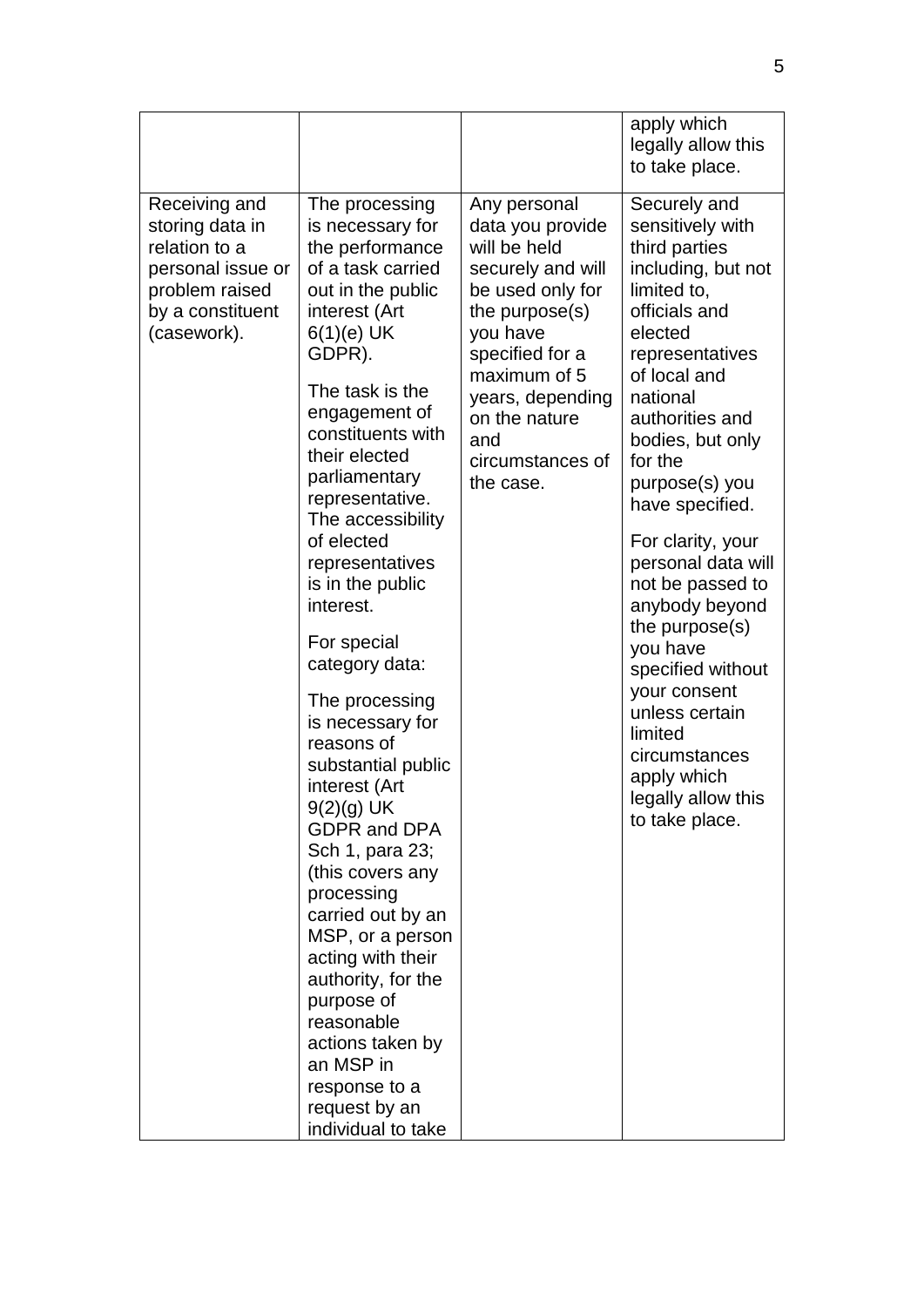|                                                                                                                                                                                          | action on their<br>behalf).                                                                                                                                                                                                                                                                               |                                                                                                                                                                                                                                                                                                                                                       |                                                                                                                          |
|------------------------------------------------------------------------------------------------------------------------------------------------------------------------------------------|-----------------------------------------------------------------------------------------------------------------------------------------------------------------------------------------------------------------------------------------------------------------------------------------------------------|-------------------------------------------------------------------------------------------------------------------------------------------------------------------------------------------------------------------------------------------------------------------------------------------------------------------------------------------------------|--------------------------------------------------------------------------------------------------------------------------|
| Collect and use<br>data for the<br>purpose of<br>sending out<br>electronic<br>newsletters with<br>information<br>about surgeries,<br>office contact<br>details, events<br>and campaigns. | The processing<br>is necessary for<br>the performance<br>of a task carried<br>out in the public<br>interest (Art<br>$6(1)(e)$ UK<br>GDPR).                                                                                                                                                                | Any personal<br>data you provide<br>will be held<br>securely and will<br>be used only for<br>the purpose(s)<br>you have<br>specified, until if<br>and when<br>consent is<br>withdrawn.                                                                                                                                                                | Personal data<br>will not be<br>shared.                                                                                  |
| Take, store and<br>use photos and<br>videos in<br>connection with<br>my<br>engagements<br>and events I<br>attend in my<br>capacity as a<br>MSP.                                          | The processing<br>is necessary for<br>the performance<br>of a task carried<br>out in the public<br>interest (Art<br>$6(1)(e)$ UK<br>GDPR) or for the<br>purpose of a<br>legitimate<br>interest (Art<br>$6(1)(f)$ UK<br>GDPR) or the<br>data subject has<br>provided consent<br>(Art 6(1)(e) UK)<br>GDPR). | Any personal<br>data you provide<br>will be held<br>securely and will<br>be used only for<br>the purpose $(s)$<br>you have<br>specified $-$<br>personal data<br>provided will be<br>held securely<br>generally for<br>approximately 1<br>year and for a<br>maximum of 5<br>years, depending<br>on the nature<br>and<br>circumstances of<br>the media. | On Ben<br>Macpherson<br>MSP's social<br>media accounts<br>and website, and<br>in newsletters,<br>surveys and<br>reports. |
| Collect and use<br>data for the<br>purposes of<br>sending out<br>written surveys<br>about<br>constituency<br>issues.                                                                     | The processing<br>is necessary for<br>the performance<br>of a task carried<br>out in the public<br>interest (Art<br>$6(1)(e)$ UK<br>GDPR) or for the<br>purpose of a<br>legitimate<br>interest (Art<br>$6(1)(f)$ UK<br>GDPR) or the<br>data subject has<br>provided consent                               | Any personal<br>data you provide<br>will be held<br>securely and will<br>be used only for<br>the purpose(s)<br>you have<br>specified $-$<br>personal data<br>provided will be<br>held securely<br>generally for<br>approximately 1<br>year and for a<br>maximum of 5                                                                                  | Personal data<br>will not be<br>shared.                                                                                  |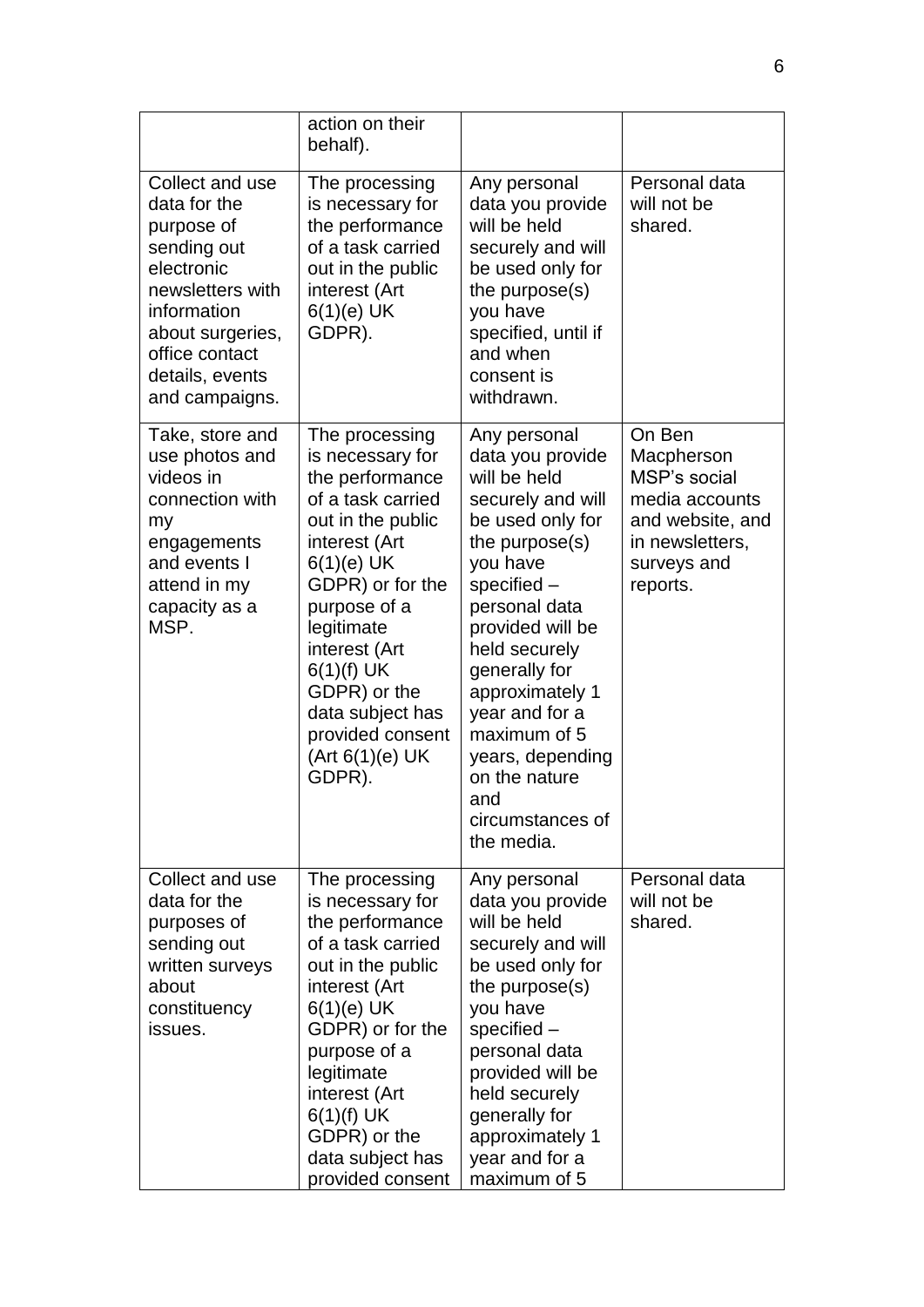|                                               | (Art 6(1)(e) UK<br>GDPR). | years, depending<br>on the nature<br>and<br>circumstances of<br>the survey<br>information.                                                                                                          |  |
|-----------------------------------------------|---------------------------|-----------------------------------------------------------------------------------------------------------------------------------------------------------------------------------------------------|--|
| Employment,<br>placements and<br>recruitment. |                           | For employees<br>data will be held<br>during the<br>course of<br>employment for<br>the fulfilment of<br>the relevant<br>employment<br>contract.                                                     |  |
|                                               |                           | For former<br>employees data<br>will be held for<br>one year after<br>termination of<br>the relevant<br>contract of<br>employment.                                                                  |  |
|                                               |                           | For placements<br>on work<br>experience or<br>internships any<br>personal data<br>provided will be<br>held securely<br>generally for<br>approximately 1<br>year and for a<br>maximum of 5<br>years. |  |
|                                               |                           | For vacancy<br>applicants data<br>will be held for 6<br>months after the<br>relevant<br>recruitment<br>process has<br>concluded.                                                                    |  |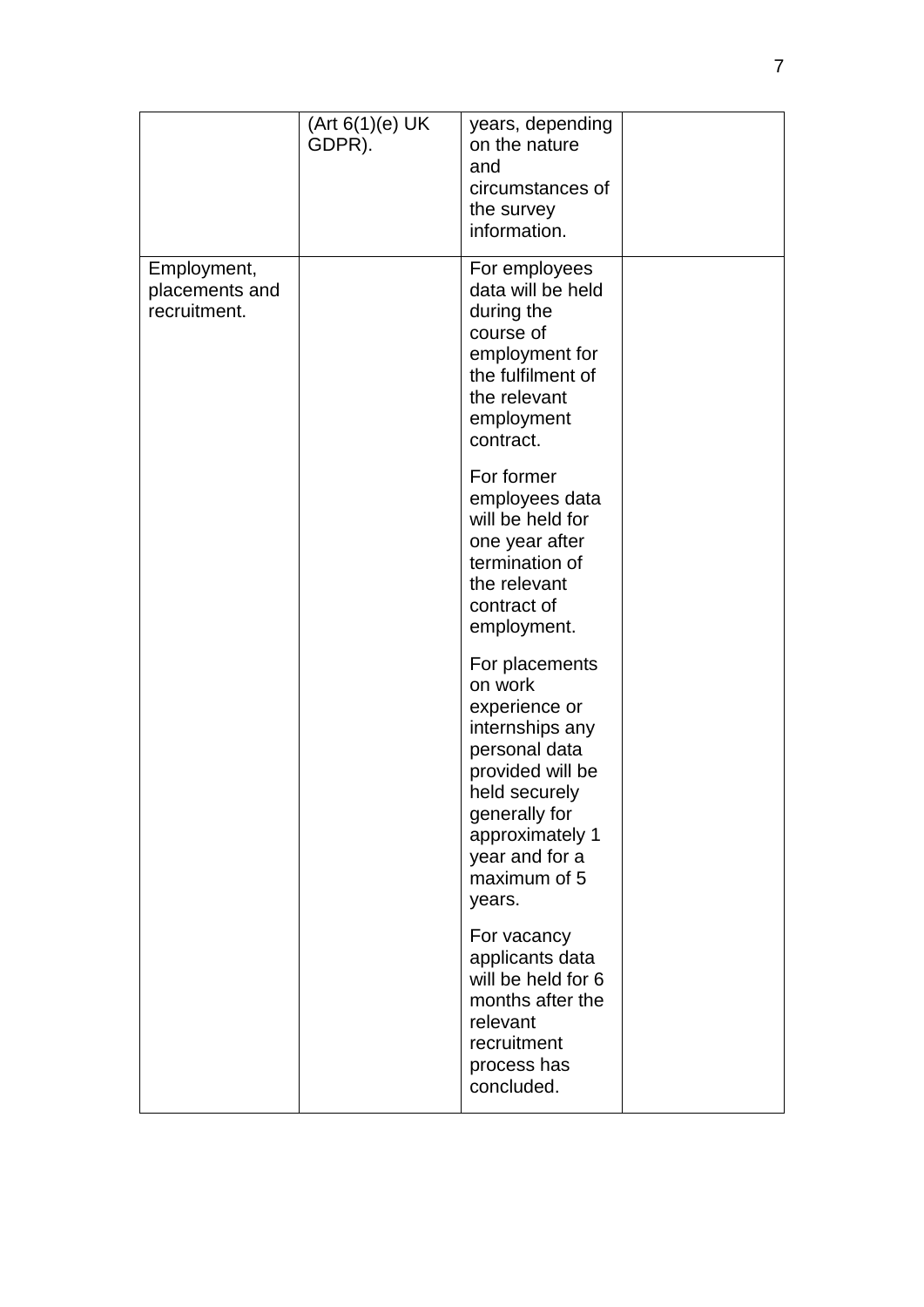### **Sharing of personal data:**

My staff and I sometimes may be required to share the personal information I hold with other individuals or organisations including for example:

- healthcare, social and welfare organisations
- local and central government bodies
- educators and examining bodies
- statutory law enforcement agencies
- investigating bodies
- elected representatives and other holders of public office
- financial organisations
- crime prevention agencies and the police

This includes the following:

- Scottish Government Ministers and officials:
- Elected Councillors and officials working for City of Edinburgh Council and other local authorities as appropriate;
- NHS Lothian;
- Police Scotland; and
- Charities and support agencies.

Depending on the circumstances, the legal basis for sharing data with these organisations may be that:

- the sharing is necessary for complying with a legal obligation to which I am subject (Art 6(1)(c) UK GDPR);
- the sharing is necessary in order to protect the vital interests of the data subject or of another person (Art 6(1)(d)); or
- the sharing is necessary for the performance of a task carried out in the public interest or substantial public interest (Art 6(1)(e) or Art 9(2)(g) UK GDPR).

My staff and I may seek **your prior express consent** to share your personal data with any of the following:

- employment and recruitment agencies
- press and the media
- family, associates and representatives of the person whose personal data I am processing
- enquirers
- subjects of complaints
- political parties
- charitable parties

**The consequences of my not processing personal data are:**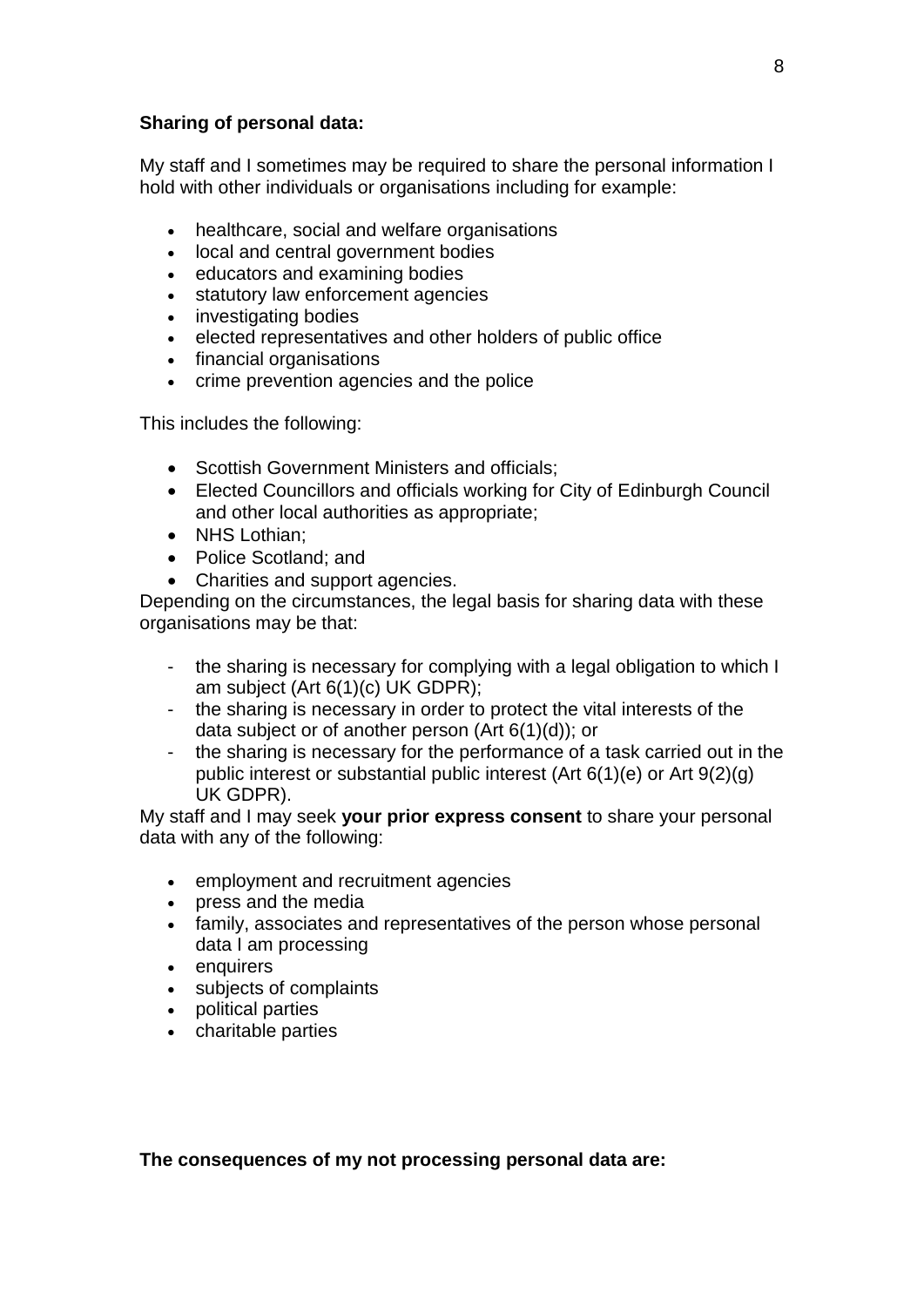- Where my staff and I are processing personal data for the performance of a contract, the consequence of not processing the personal data is that my staff and I may not be able to fulfil my obligations under that contract.
- Where my staff and I are processing personal data in accordance with a statutory obligation, the consequence of not processing personal data may be that my staff and I am liable to regulatory fines for noncompliance with that statutory duty.

## **Automated data processing:**

My staff and I do not use automated processing techniques to process your data.

## **Retention of personal data:**

My staff and I retain personal data for the period that is necessary to carry out casework on behalf of constituents, to respond to enquiries and complaints, to work on issues and campaigns I am involved in, and to maintain supplier information, expenses, accounts and associated records.

### **Using my website:**

My website uses cookies to gather information about how visitors use my website to help me improve its performance, and secondly, to improve the visitor experience when using the website by delivering pages more quickly or remembering user settings. Additionally, videos on the website may use cookies created by third-party providers such as Flash or YouTube.

The information I collect is anonymous - it cannot be used to identify you personally. Further information on the way that I use cookies and how you can set your browser to control cookies is available in my website hosts' cookie policies here:<https://www.tsohost.com/legal/privacy-policy> and https://engb.wordpress.org/about/privacy/.

## **Your rights:**

The UK GDPR sets out the rights which individuals have in relation to personal information held about them by data controllers. These rights are listed below, although whether you will be able to exercise each of these rights in a particular case may depend on the purpose for which the data controller is processing the data and the legal basis upon which the processing takes place (see the individual privacy notices listed above for further details in relation to specific processing activities).

*Access to your information* – you have the right to request a copy of the personal information about you that my staff and I hold.

*Correcting your information* – I want to make sure that your personal information is accurate, complete and up to date and you may me to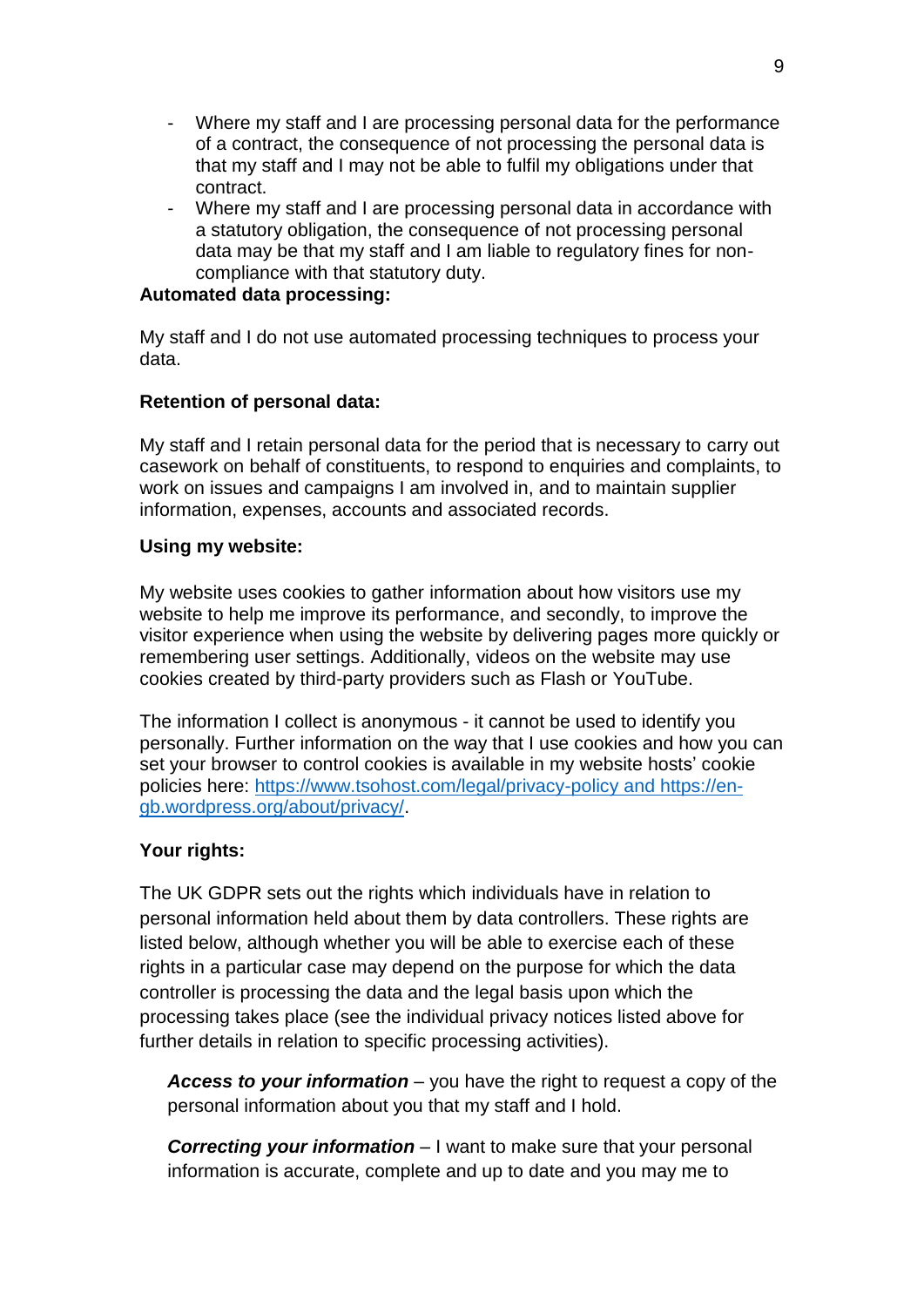correct any personal information about you that you believe does not meet these standards.

*Deletion of your information –* you have the right to ask me to delete personal information about you where:

- You consider that my staff and I no longer require the information for the purposes for which it was obtained;
- My staff and I are using that information with your consent and you have withdrawn your consent;
- You have validly objected to my office's use of your personal information;
- My office's use of your personal information is contrary to law or other legal obligations.

*Objecting to how we may use your information* – you have the right at any time to require me to stop using your personal information for direct marketing purposes. In addition, where my staff and I use your personal information to perform tasks carried out in the public interest or for a legitimate interest then, if you ask me to, I will stop using that personal information unless there are overriding legitimate grounds to continue. *Restricting how we may use your information – in some cases, you* may ask me to restrict how my staff and I use your personal information. This right might apply, for example, where I am checking the accuracy of personal information about you that my staff I hold or assessing the validity of any objection you have made to my use of your information. The right might also apply where this is no longer a basis for using your personal information but you don't want me to delete the data. Where this right is validly exercised, my staff and I may only use the relevant personal information with your consent, for legal claims or where there are other public interest grounds to do so.

**Withdrawing consent using your information** – where my staff and I use your personal information with your consent you may withdraw that consent at any time and we will stop using your personal information for the purpose(s) for which consent was given.

Please contact me using the contact details provided above.

## **Changes to my privacy statement:**

I keep this privacy statement under regular review and will place any updates on [www.benmacpherson.scot.](http://www.benmacpherson.scot/) Paper copies of the privacy statement may also be obtained using the contact information above.

This privacy statement was last updated on 06/04/2021.